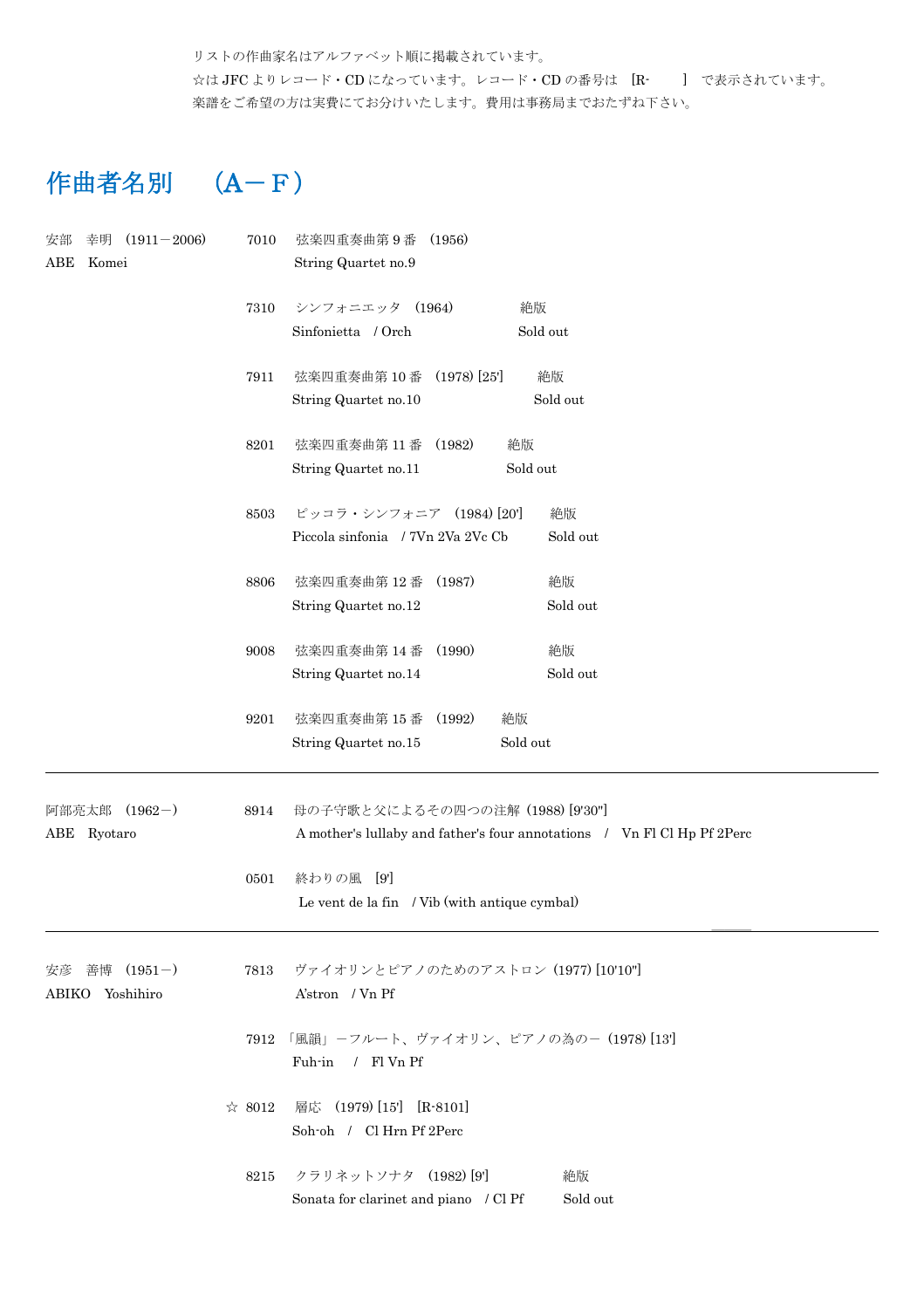|                                        | 9301           | 影の幻影<br>(1992)<br>$\left[13\right]$<br>Illusion / Pf-qt                                                                        |                                    |
|----------------------------------------|----------------|--------------------------------------------------------------------------------------------------------------------------------|------------------------------------|
| $(1956-)$<br>透<br>秋<br>AKI Tohru       | 9109           | ヌーンシティー組曲 (1989) [18]<br>絶版<br>Noon city suite / Fl Guit<br>Sold out                                                           |                                    |
|                                        | 9501           | 「石の物語」独奏ピアノのための [18]<br>絶版<br>Stone tales / Pf<br>Sold out                                                                     |                                    |
|                                        | 0601           | ウィンター・ソングス 2本のフルート、ギター、チェロのための [ca.16']<br>Winter songs / 2Fl Guit Vc                                                          |                                    |
| 和久 (1949-)<br>秋田<br>AKITA Kazuhisa     | 7408           | チェロとピアノによるフュージョン「融合」(1974)<br>"Fusion" / Vc Pf                                                                                 |                                    |
| 芥川也寸志 (1925-1989)<br>AKUTAGAWA Yasushi | 7115           | チェロのためのコンチェルト・オスティナート (1969)<br>Concerto ostinato per violoncello ed orchestra / Vc Orch                                       | 絶版<br>Sold out                     |
|                                        | S-8701         | オルガンとオーケストラのための響 (1986) [16]<br>Sounds for organ and orchestra / Org Orch                                                      | 全音楽譜出版社より出版<br>published by ZEN-ON |
| $(1961-)$<br>安藤由布樹<br>ANDO Yuki        | $\approx 9901$ | 海を背景にした3つの歌 [R-2000]<br>Three poems using the sea as a background / Ten(or Sop) Pf                                             | 絶版<br>Sold out                     |
|                                        | $\approx 0602$ | パイヌカジ (南の風) -1945年4月沖縄・チビチリガマとシムクガマの物語- [6'] [R-2007]<br>Painu-kaji (Winds from Okinawa) / Sop, Alt, Ten, Bas (or Mix-chor) Pf |                                    |
| 省三<br>$(1951-)$<br>青木<br>AOKI Shozo    | $\approx 9302$ | Arc $\text{I} \parallel$ / 2Pf [12]<br>$[R-9401]$                                                                              |                                    |
|                                        | 9701           | 「風の歌」IV (3本のフルートのための) [17]<br>Song of Wind IV (for three flutes) / 3Fl                                                         | 絶版<br>Sold out                     |
|                                        | 1101           | ArcVIIb for two pianos (1993 revision 2010) [15]                                                                               |                                    |
|                                        | 1501           | Arc XIII "Sanctus" for piano [12'10"]                                                                                          |                                    |
| 健歩 (1988-)<br>新井<br>ARAI Kempo         | S-1201         | 鬩ぎ合う先に~オーケストラのための~<br>Beyond Conflict for orchestra / Orch                                                                     |                                    |
| 礼子 (1933-)<br>有馬<br>ARIMA Reiko        | $\approx 7701$ | 篠笛とピアノのための「流遷」<br>$[R - 8802]$<br>Rusen / Shino Pf                                                                             |                                    |
|                                        | 8712           | オルガンのためのバラード「雅び」[13]<br>"Miyabi" Ballade for pipe organ                                                                        | 絶版<br>Sold out                     |
|                                        | 0801           | (2006)<br>[ca.12]<br>天使のソナタ<br>Angel's sonata for violin and piano                                                             |                                    |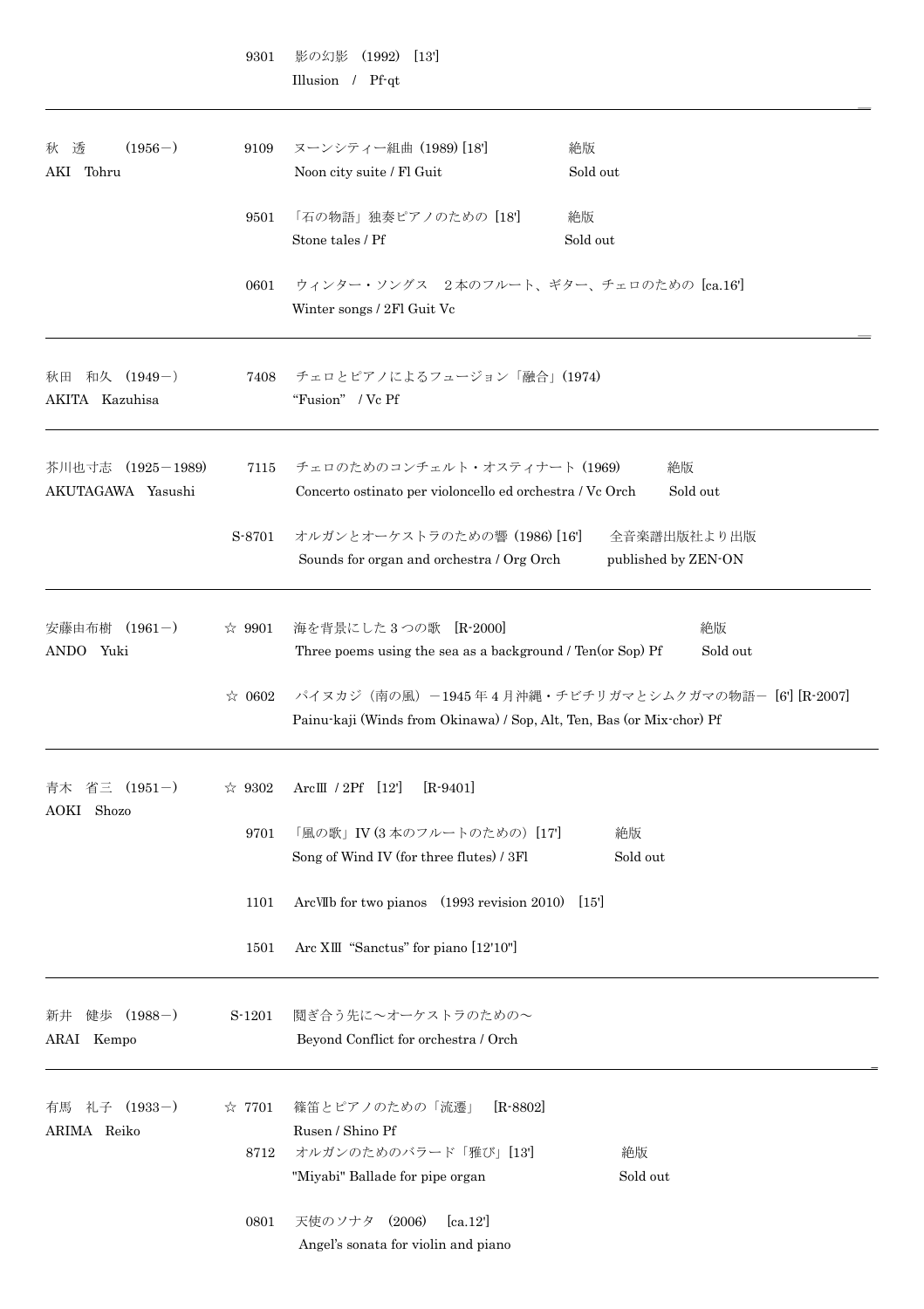| $(1958-)$<br>浅香 満<br>ASAKA Mitsuru                   |                | ☆ 9401 ヴィオラとピアノのためのソナタ [13']<br>$[R-9501]$<br>Sonata for viola and piano                              | 絶版<br>Sold out |  |
|------------------------------------------------------|----------------|-------------------------------------------------------------------------------------------------------|----------------|--|
|                                                      | 9502           | クラリネット・ヴィオラ・ピアノのための三重奏曲 [17]<br>Trio for clarinet, viola and piano                                    | 絶版<br>Sold out |  |
| 浅川 春男 (1942-)<br>ASAKAWA Haruo                       | 7710           | ピアノ・ソナーロ「エテルナ」(1976)<br>Piano sonaro "Eterna"                                                         |                |  |
|                                                      | ☆ 7905         | ピアノ・ソナーロ「オリエンタ」(1975) [8'15"]<br>$[R-8002]$<br>Piano sonaro "Orienta"                                 |                |  |
|                                                      | $\approx$ 8312 | アルヴィカ・トゥリオ (1973) [7'30"]<br>$[R - 8602]$<br>絶版<br>Arvica trio / Fl Cl Pf<br>Sold out                 |                |  |
|                                                      | 0301           | ピアノ・ソナーロ「ジパング」[12]<br>絶版<br>Piano sonaro "Zipangu"<br>Sold out                                        |                |  |
|                                                      | 0901           | ピアノ ソナーロ「ホマーマ」[22]<br>Piano sonaro "Homama"                                                           |                |  |
| 朝岡真木子 (1956-)<br>ASAOKA Makiko                       |                | ☆ 9402 クラブサンのための4つの小品 (1994) [10]<br>$[R-9601]$<br>Four pieces for harpsichord                        | 絶版<br>Sold out |  |
|                                                      | 9801           | 歌曲集 紅芙蓉<br>A collection of songs "Beni-Fuyo" / Sop Pf                                                 |                |  |
| 慶司 (1948-)<br>畦地<br>AZECHI Keiji                     | 9118           | 胡弓とヴァイオリンの為の時 [11'30"]<br>Time for Kokyu and violin                                                   |                |  |
| 祐大 (1991-)<br>坂東<br>BANDOH Yuta                      | S-1501         | Damier & Mismatch J.H.S(2014) for orchestra                                                           |                |  |
| $(1922 - 2012)$<br>別宮<br>貞雄<br>Sadao<br><b>BEKKU</b> | 9107           | 「隠れん坊」と「鬼ごっこ」 2つのマリンバのための2つの遊戯 [10'30"]<br>"Hide and seek" and "Tag" / 2Mba                           |                |  |
|                                                      | 9902           | 「街の歌」(アルトサキソフォンとピアノのための組曲) (1981) [20'ca.]<br>"Chants de la ville" Suite pour Alto Saxophone et Piano | 絶版<br>Sold out |  |
| $(1979-)$<br>大胡 恵<br>DAIGO Kei                       | S-1301         | 親和性によるグラデイション第4番<br>Gradation of Sounding Amity No.4 / Orch                                           |                |  |
| 道城 美羽 (1982-)<br>DOJO Miwa                           | 1801           | Great Silence for String Quartet (2017) [10'30"]                                                      |                |  |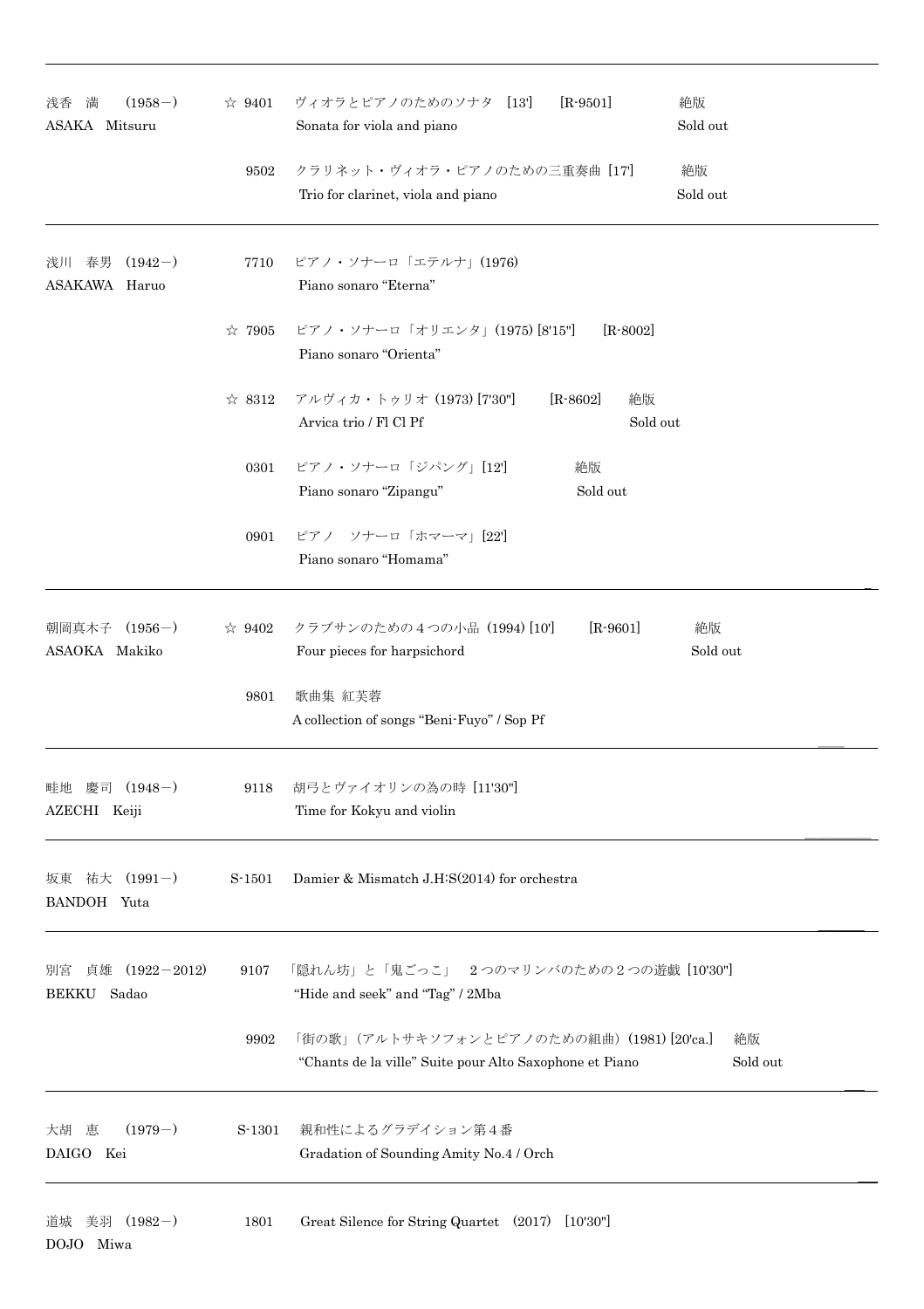| 江村 哲二 (1960-2007)<br>EMURA Tetsuji           |                | S-9501 ヴァイオリン協奏曲第2番「インテクステリア」<br>L'intexterieur concerto pour violon et orchestre n° 2                                  |                | 絶版<br>Sold out |  |
|----------------------------------------------|----------------|-------------------------------------------------------------------------------------------------------------------------|----------------|----------------|--|
| 雅夫 (1947-)<br>遠藤<br>Masao<br><b>ENDO</b>     | 8302           | $(1983)$ [9'ca.]<br>「刻因」<br>"Sculptured tradition" / Tuba Pf                                                            | 絶版<br>Sold out |                |  |
|                                              | $\&$ S-8601    | 西風は翼をひろげ・・・ (1986) [18]<br>$[R-8702]$<br>Zephyr with outstretched wings / Vn Orch                                       |                |                |  |
|                                              | ☆<br>8906      | 「風の道」ヴァイオリンとチェロのための (1988) [10'] [R-9001]<br>"Path of the wind" / Vn Vc                                                 |                | 絶版<br>Sold out |  |
|                                              | 9403           | マリン・スノー (1985) [12]<br>Marine snow / 1Perc ist (1 or 2 Vib Water gong Cabaza Suspended cymbal Tam tam)                  |                | 絶版<br>Sold out |  |
|                                              | $\approx 0902$ | 「フリーズ!」五奏者のために [9'] [R-2012]<br>"Freeze!" for five players / Fl Ob Cl Va Cb                                             |                |                |  |
| 徹二 (1955-)<br>遠藤<br>ENDO Tetsuji             | 9802           | 風のささやき [8'40"]<br>Whisper of the wind / Va Pf                                                                           |                |                |  |
| 恵子 (1953-)<br>衛藤<br>Keiko<br>ETO             |                | 絶版<br>0302 演奏会用作品~フルートのための~ [7'45"]<br>Konzertstuck fur Flote / Fl                                                      | Sold out       |                |  |
|                                              | 0502           | 2つの花曲 [9]<br>Zwei Blumenstucke / Pf                                                                                     |                |                |  |
|                                              | 0701           | 「不思議な水族館」ピアノのための [10'40"]<br>Das wunderbare Aquarium fur Klavier / Pf                                                   |                |                |  |
| $(1955-)$<br>守<br>藤枝<br>FUJIEDA Mamoru       | 8501           | デコレーショナル オファーリング (1983) [7] / ビギン アット ザ ビギニング (1983) [10]<br>Decorational offering $\angle$ Begin at the beginning / Pf |                |                |  |
| 凡大 (1931-1994)<br>藤井<br>FUJII Bondai         | 7110           | 北原白秋の詩による九つの女声合唱曲 (1958)<br>9 Songs by lyrics of Hakushu Kitahara / F-chor 2Koto                                        |                |                |  |
| $(1959 - 2018)$<br>喬梓<br>藤井<br>FUJII Takashi |                | 0101 「エンテレヒー」~ピアノのための (1987/89)<br>"Entelechie" fur Klavier / Pf                                                        |                |                |  |
|                                              | S-0901         | ディエシスⅡ<br>Diesis II / Orch                                                                                              |                |                |  |

\_\_\_